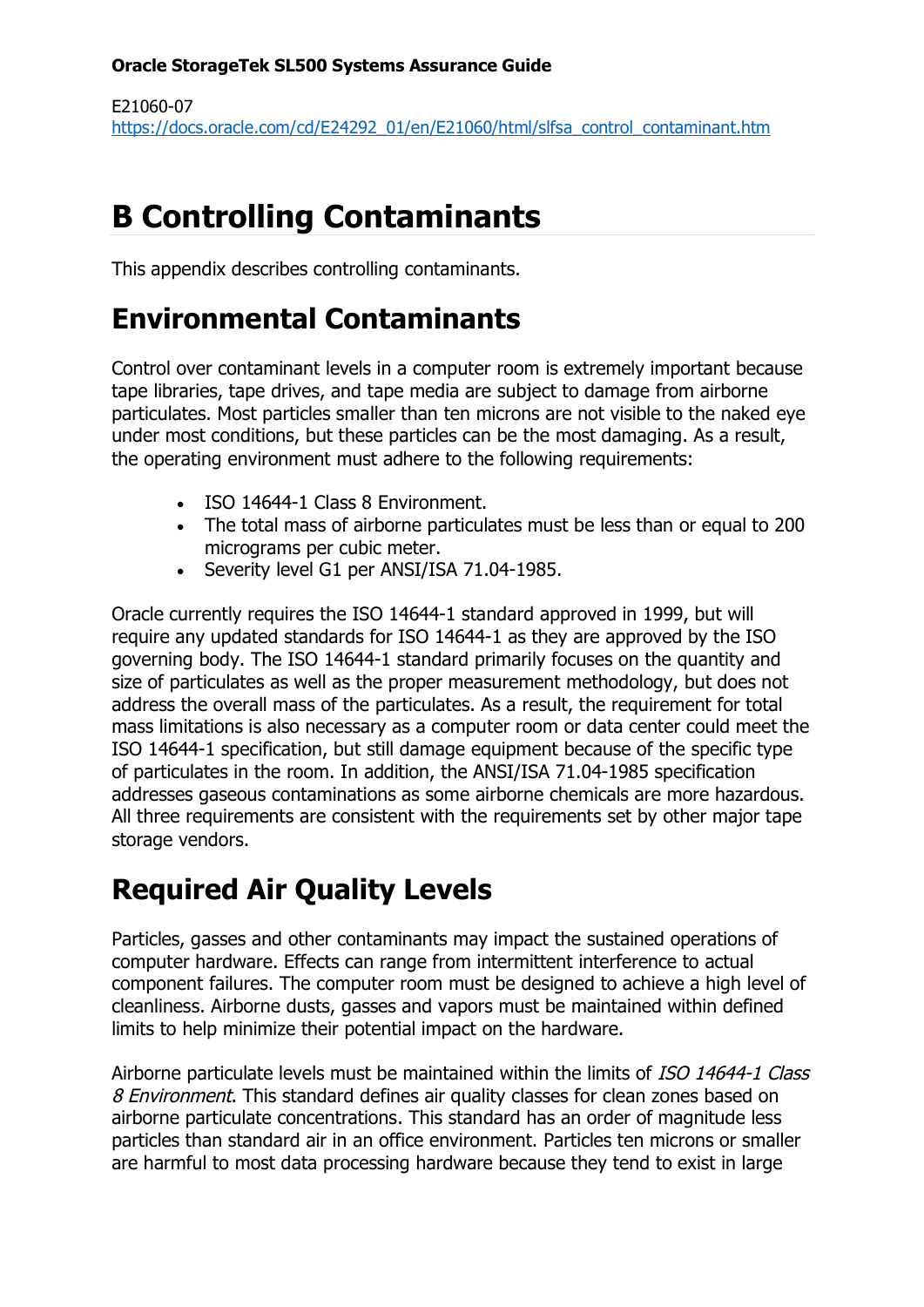E21060-07 https://docs.oracle.com/cd/E24292\_01/en/E21060/html/slfsa\_control\_contaminant.htm

numbers, and can easily circumvent many sensitive components' internal air filtration systems. When computer hardware is exposed to these submicron particles in great numbers they endanger system reliability by posing a threat to moving parts, sensitive contacts and component corrosion.

Excessive concentrations of certain gasses can also accelerate corrosion and cause failure in electronic components. Gaseous contaminants are a particular concern in a computer room both because of the sensitivity of the hardware, and because a proper computer room environment is almost entirely recirculating. Any contaminant threat in the room is compounded by the cyclical nature of the airflow patterns. Levels of exposure that might not be concerning in a well ventilated site repeatedly attack the hardware in a room with recirculating air. The isolation that prevents exposure of the computer room environment to outside influences can also multiply any detrimental influences left unaddressed in the room.

Gasses that are particularly dangerous to electronic components include chlorine compounds, ammonia and its derivatives, oxides of sulfur and petrol hydrocarbons. In the absence of appropriate hardware exposure limits, health exposure limits must be used.

While the following sections will describe some best practices for maintaining an ISO 14644-1 Class 8 Environment in detail, there are some basic precautions that must be adhered to:

- Do not allow food or drink into the area.
- Cardboard, wood, or packing materials must not be stored in the data center clean area.
- Identify a separate area for unpacking new equipment from crates and boxes.
- Do not allow construction or drilling in the data center without first isolating sensitive equipment and any air targeted specifically for the equipment. Construction generates a high level of particulates that isolating sensitive equipment and any air targeted specifically for the<br>equipment. Construction generates a high level of particulates that<br>exceed ISO 14644-1 Class 8 criteria in a localized area. Dry wall and gypsum are especially damaging to storage equipment.

# **Contaminant Properties and Sources**

Contaminants in the room can take many forms, and can come from numerous sources. Any mechanical process in the room can produce dangerous contaminants or agitate settled contaminants. A particle must meet two basic criteria to be considered a contaminant:

 It must have the physical properties that could potentially cause damage to the hardware.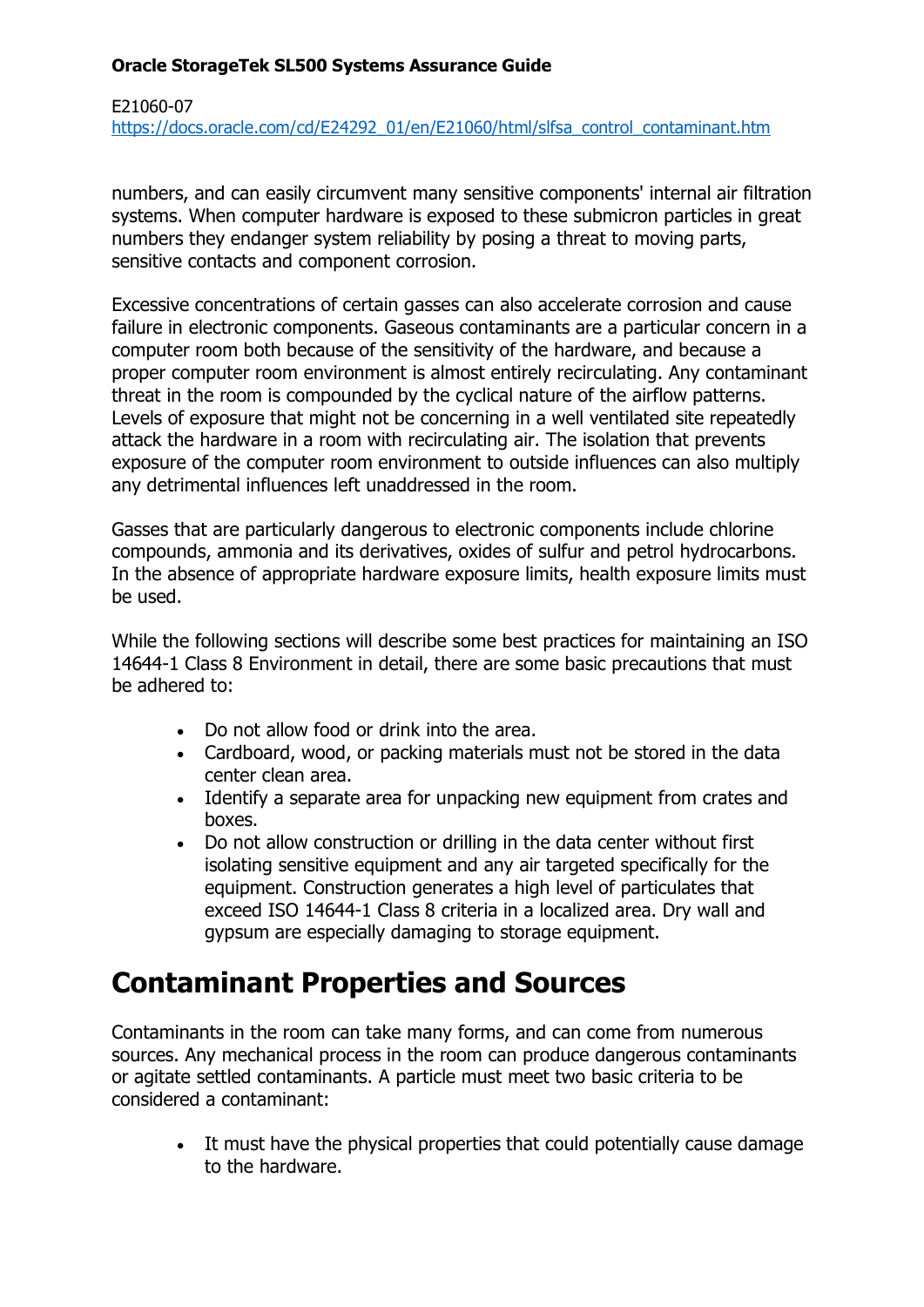E21060-07 https://docs.oracle.com/cd/E24292\_01/en/E21060/html/slfsa\_control\_contaminant.htm

 It must be able to migrate to areas where it can cause the physical damage.

The only differences between a potential contaminant and an actual contaminant are time and location. Particulate matter is most likely to migrate to areas where it can do damage if it is airborne. For this reason, airborn time and location. Particulate matter is most likely to migrate to areas where it can useful measurement in determining the quality of the computer room environment. Depending on local conditions, particles as big as 1,000 microns can become airborne, but their active life is very short, and they are arrested by most filtration devices. Submicron particulates are much more dangerous to sensitive computer hardware, because they remain airborne for a much longer period of time, and they are more apt to bypass filters.

# **Operator Activity**

Human movement within the computer space is probably the single greatest source of contamination in an otherwise clean computer room. Normal movement can dislodge tissue fragments, such as dander or hair, or fabric fibers from clothing. The opening and closing of drawers or hardware panels or any metal-on-metal activity can produce metal filings. Simply walking across the floor can agitate settled contamination making it airborne and potentially dangerous.

# **Hardware Movement**

Hardware installation or reconfiguration involves a great deal of subfloor activity, and settled contaminants can very easily be disturbed, forcing them to become airborne in the supply air stream to the room's hardware. This is particularly dangerous if the subfloor deck is unsealed. Unsealed concrete sheds fine dust particles into the airstream, and is susceptible to efflorescence -- mineral salts brought to the surface of the deck through evaporation or hydrostatic pressure.

# **Outside Air**

Inadequately filtered air from outside the controlled environment can introduce Inadequately filtered air from outside the controlled environment can introduce<br>innumerable contaminants. Post-filtration contamination in duct work can be dislodged by air flow, and introduced into the hardware environment. This is particularly important in a downward-flow air conditioning system in which the subfloor void is used as a supply air duct. If the structural deck is contaminated, or if the concrete slab is not sealed, fine particulate matter (such as concrete dust or efflorescence) can be carried directly to the room's hardware.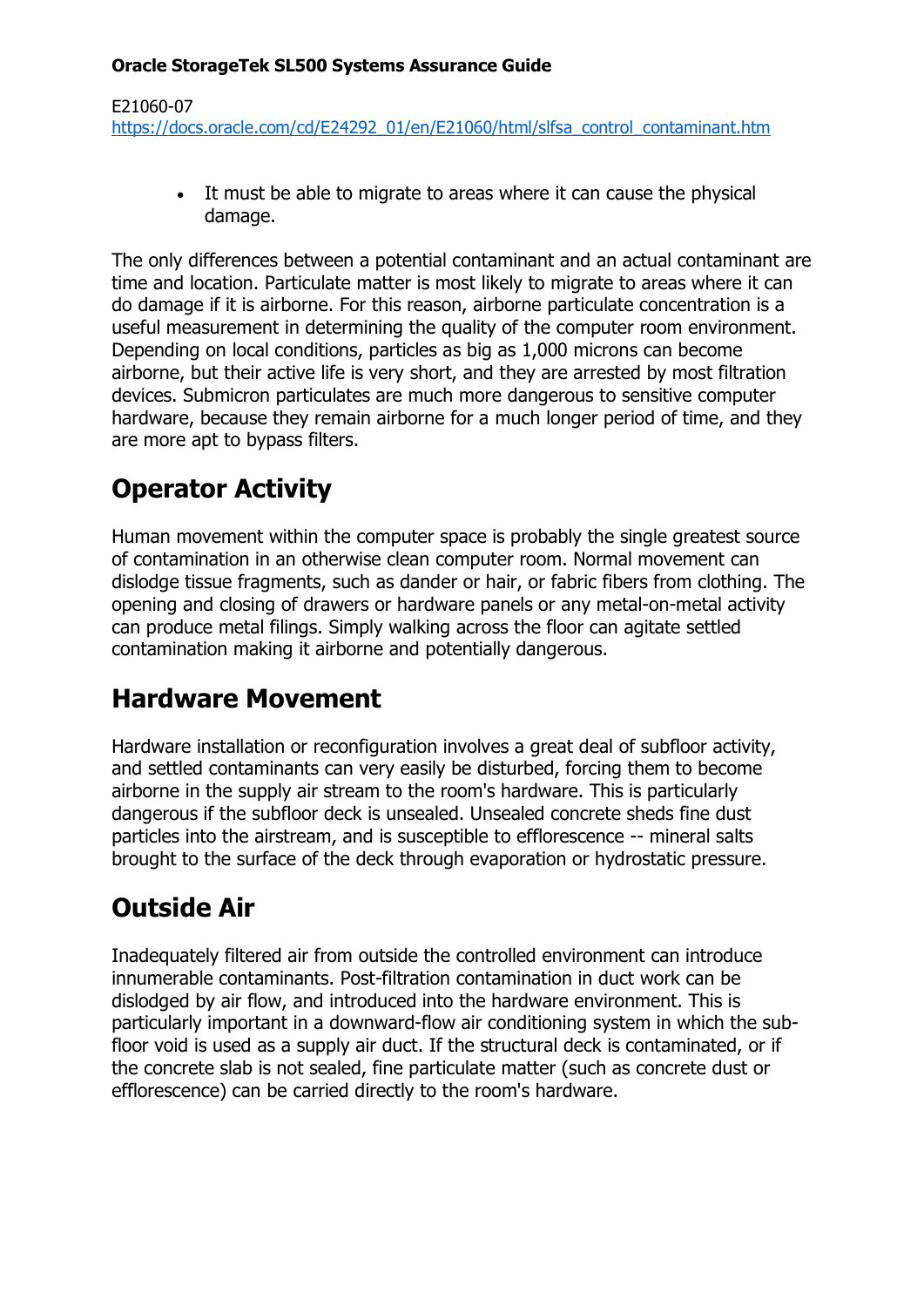### **Stored Items**

Storage and handling of unused hardware or supplies can also be a source of contamination. Corrugated cardboard boxes or wooden skids shed fibers when moved or handled. Stored items are not only contamination sources; their handling in the computer room controlled areas can agitate settled contamination already in the room.

### **Outside Influences**

A negatively pressurized environment can allow contaminants from adjoining office areas or the exterior of the building to infiltrate the computer room environment through gaps in the doors or penetrations in the walls. Ammonia and phosphates are often associated with agricultural processes, and numerous chemical agents can be produced in manufacturing areas. If such industries are present in the vicinity of the data center facility, chemical filtration may be necessary. Potential impact from automobile emissions, dusts from local quarries or masonry fabrication facilities or sea mists should also be assessed if relevant.

# **Cleaning Activity**

Inappropriate cleaning practices can also degrade the environment. Many chemicals used in normal or "office" cleaning applications can damage sensitive computer equipment. Potentially hazardous chemicals outlined in the "Cleaning Procedures and Equipment"section should be avoided. Out-gassing from these products or direct contact with hardware components can cause failure. Certain biocide treatments used in building air handlers are also inappropriate for use in computer rooms either because they contain chemicals, that can degrade components, or because they are not designed to be used in the airstream of a re-circulating air system. The use of push mops or inadequately filtered vacuums can also stimulate contamination.

It is essential that steps be taken to prevent air contaminants, such as metal particles, atmospheric dust, solvent vapors, corrosive gasses, soot, airborne fibers or salts from entering or being generated within the computer room environment. In the absence of hardware exposure limits, applicable human exposure limits from OSHA, NIOSH or the ACGIH should be used.

# **Contaminant Effects**

Destructive interactions between airborne particulate and electronic instrumentation can occur in numerous ways. The means of interference depends on the time and location of the critical incident, the physical properties of the contaminant and the environment in which the component is placed.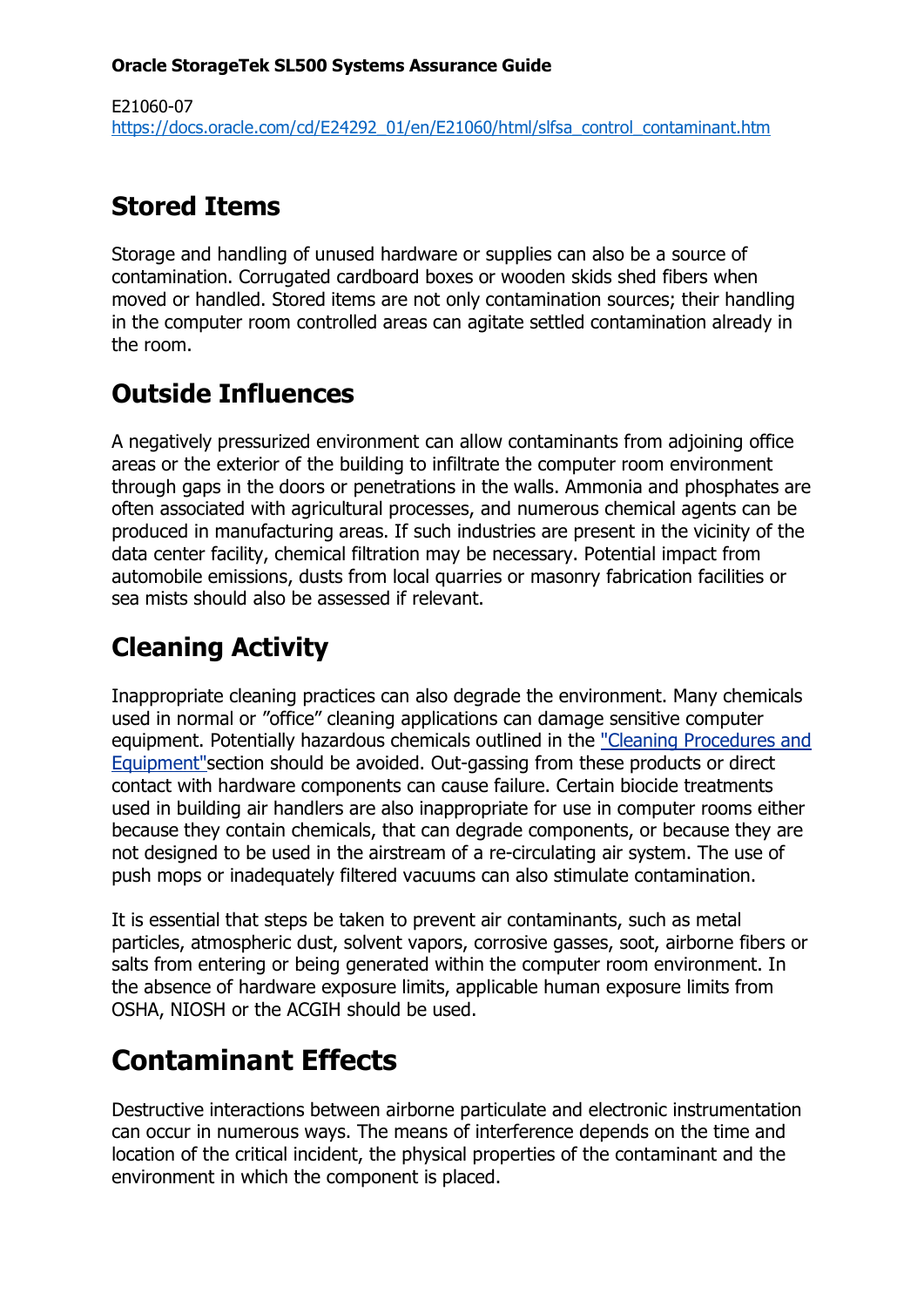# **Physical Interference**

Hard particles with a tensile strength at least 10% greater than that of the component material can remove material from the surface of the component by grinding action or embedding. Soft particles will not damage the surface of the component, but can collect in patches that can interfere with proper functioning. If these particles are tacky they can collect other particulate matter. Even very small particles can have an impact if they collect on a tacky surface, or agglomerate as the result of electrostatic charge build-up.

# **Corrosive Failure**

Corrosive failure or contact intermittence due to the intrinsic composition of the particles or due to absorption of water vapor and gaseous contaminants by the particles can also cause failures. The chemical composition of the contaminant can be very important. Salts, for instance, can grow in size by absorbing water vapor from the air (nucleating). If a mineral salts deposit exists in a sensitive location, and the environment is sufficiently moist, it can grow to a size where it can physically interfere with a mechanism, or can cause damage by forming salt solutions.

# **Shorts**

Conductive pathways can arise through the accumulation of particles on circuit boards or other components. Many types of particulate are not inherently conductive, but can absorb significant quantities of water in high-moisture environments. Problems caused by electrically conductive particles can range from intermittent malfunctioning to actual damage to components and operational failures.

# **Thermal Failure**

Premature clogging of filtered devices will cause a restriction in air flow that could induce internal overheating and head crashes. Heavy layers of accumulated dust on hardware components can also form an insulative layer that can lead to heat-related failures.

# **Room Conditions**

All surfaces within the controlled zone of the data center should be maintained at a high level of cleanliness. All surfaces should be periodically cleaned by trained professionals on a regular basis, as outlined in the "Cleaning Procedures and Equipment"section. Particular attention should be paid to the areas beneath the hardware, and the access floor grid. Contaminants near the air intakes of the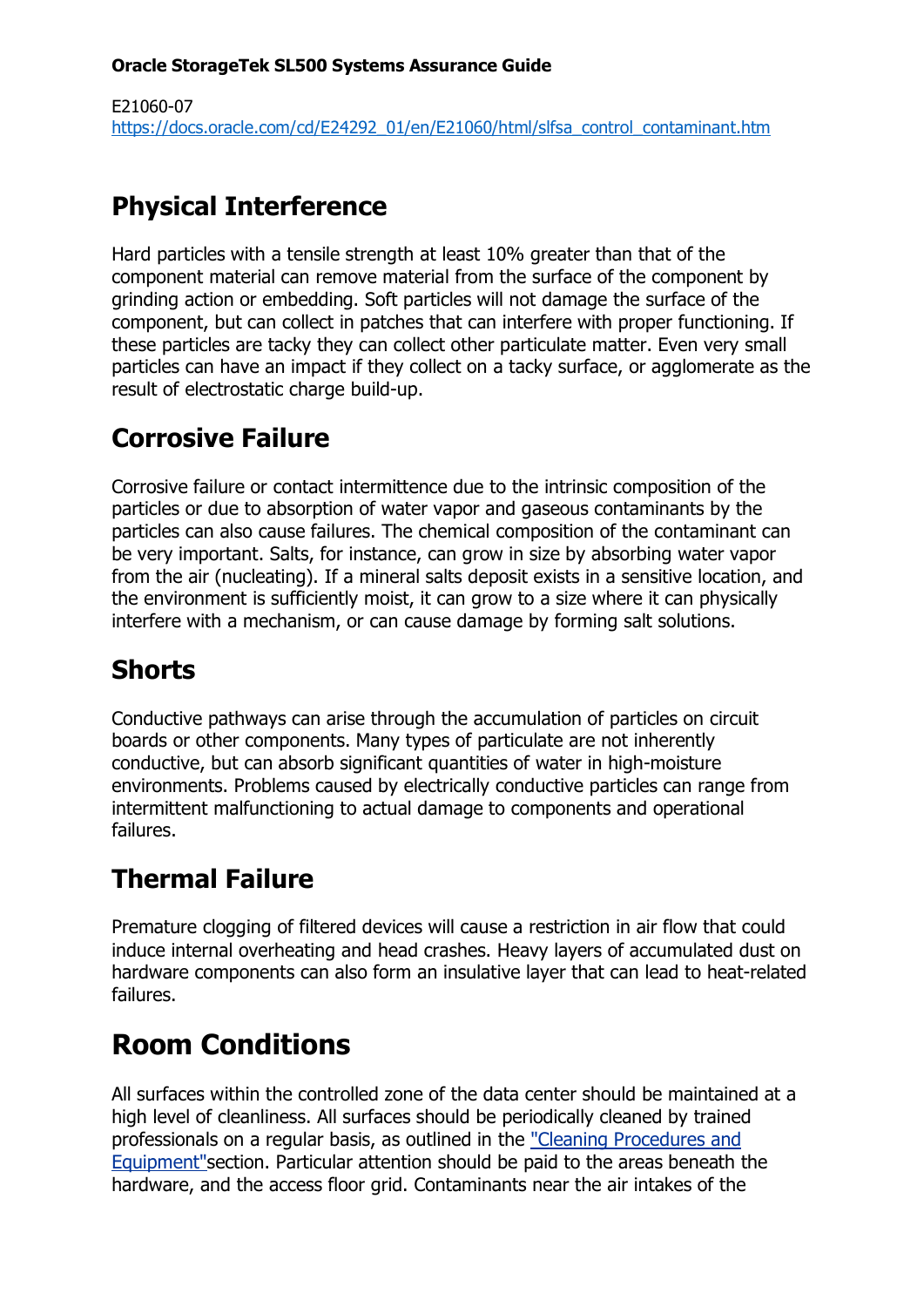E21060-07 https://docs.oracle.com/cd/E24292\_01/en/E21060/html/slfsa\_control\_contaminant.htm

hardware can more easily be transferred to areas where they can do damage. Particulate accumulations on the access floor grid can be forced airborne when floor tiles are lifted to gain access to the sub-floor.

The subfloor void in a downward-flow air conditioning system acts as the supply air plenum. This area is pressurized by the air conditioners, and the conditioned air is then introduced into the hardware spaces through perforated floor panels. Thus, all air traveling from the air conditioners to the hardware must first pass through the subfloor void. Inappropriate conditions in the supply air plenum can have a dramatic effect on conditions in the hardware areas.

The subfloor void in a data center is often viewed solely as a convenient place to run cables and pipes. It is important to remember that this is also a duct, and that conditions below the false floor must be maintained at a high level of cleanliness. Contaminant sources can include degrading building materials, operator activity or infiltration from outside the controlled zone. Often particulate deposits are formed where cables or other subfloor items form air dams that allow particulate to settle and accumulate. When these items are moved, the particulate is re-introduced into the supply airstream, where it can be carried directly to hardware.

Damaged or inappropriately protected building materials are often sources of subfloor contamination. Unprotected concrete, masonry block, plaster or gypsum wall-board will deteriorate over time, shedding fine particulate into the air. Corrosion on post-filtration air conditioner surfaces or subfloor items can also be a concern. The subfloor void must be thoroughly and appropriately decontaminated on a regular basis to address these contaminants. Only vacuums equipped with High Efficiency Particulate Air (HEPA) filtration should be used in any decontamination procedure. Inadequately filtered vacuums will not arrest fine particles, passing them through the unit at high speeds, and forcing them airborne.

Unsealed concrete, masonry or other similar materials are subject to continued degradation. The sealants and hardeners normally used during construction are often designed to protect the deck against heavy traffic, or to prepare the deck for the application of flooring materials, and are not meant for the interior surfaces of a supply air plenum. While regular decontaminations will help address loose particulate, the surfaces will still be subject to deterioration over time, or as subfloor activity causes wear. Ideally all of the subfloor surfaces will be appropriately sealed at the time of construction. If this is not the case, special precautions will be necessary to address the surfaces in an on-line room.

It is extremely important that only appropriate materials and methodology are used in the encapsulation process. Inappropriate sealants or procedures can actually degrade the conditions they are meant to improve, impacting hardware operations and reliability. The following precautions should be taken when encapsulating the supply air plenum in an on-line room: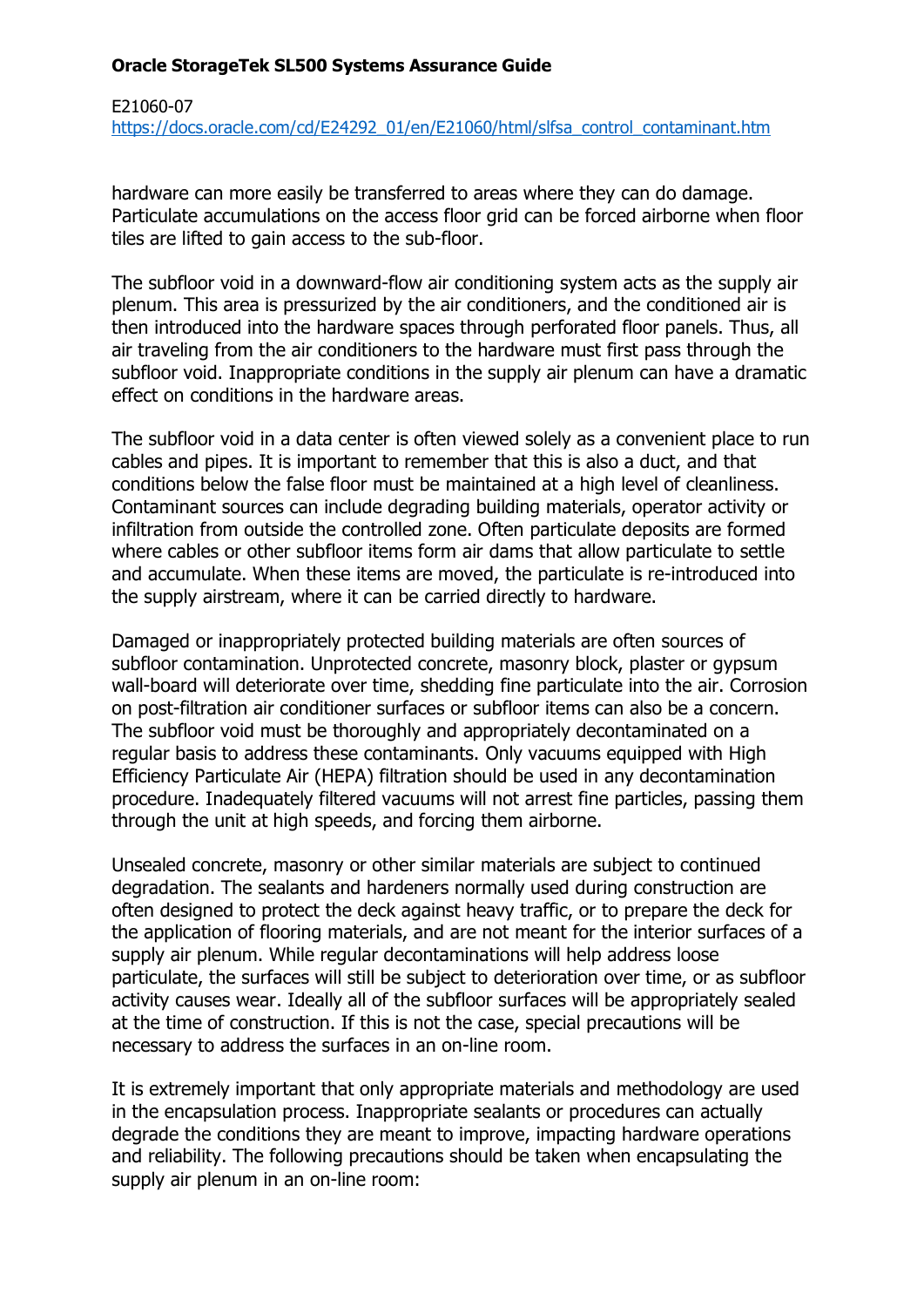E21060-07 https://docs.oracle.com/cd/E24292\_01/en/E21060/html/slfsa\_control\_contaminant.htm

- Manually apply the encapsulant. Spray applications are totally inappropriate in an on-line data center. The spraying process forces the sealant airborne in the supply airstream, and is more likely to encapsulate cables to the deck.
- Use a pigmented encapsulant. The pigmentation makes the encapsulant visible in application, ensuring thorough coverage, and helps in identifying areas that are damaged or exposed over time.
- It must have a high flexibility and low porosity to effectively cover the irregular textures of the subject area, and to minimize moisture migration and water damage.
- The encapsulant must not out-gas any harmful contaminants. Many encapsulants commonly used in industry are highly ammoniated or contain other chemicals that can be harmful to hardware. It is very unlikely that this out-gassing could cause immediate, catastrophic failure, but these chemicals will often contribute to corrosion of contacts, heads or other components.

Effectively encapsulating a subfloor deck in an on-line computer room is a very sensitive and difficult task, but it can be conducted safely if appropriate procedures and materials are used. Avoid using the ceiling void as an open supply or return for the building air system. This area is typically very dirty and difficult to clean. Often the structural surfaces are coated with fibrous fire-proofing, and the ceiling tiles and insulation are also subject to shedding. Even before filtration, this is an unnecessary exposure that can adversely affect environmental conditions in the room. It is also important that the ceiling void does not become pressurized, as this will force dirty air into the computer room. Columns or cable chases with penetrations in both the subfloor and ceiling void can lead to ceiling void pressurization.

# **Exposure Points**

All potential exposure points in the data center should be addressed to minimize potential influences from outside the controlled zone. Positive pressurization of the computer rooms will help limit contaminant infiltration, but it is also important to minimize any breaches in the room perimeter. To ensure the environment is maintained correctly, the following should be considered:<br>
• All doors should fit snugly in their frames.

- 
- Gaskets and sweeps can be used to address any gaps.
- Automatic doors should be avoided in areas where they can be accidentally triggered. An alternate means of control would be to remotely locate a door trigger so that personnel pushing carts can open accidentally triggered. An alternate means of control would be to<br>remotely locate a door trigger so that personnel pushing carts can open<br>the doors easily. In highly sensitive areas, or where the data center is<br>numerod to exposed to undesirable conditions, it may be advisable to design and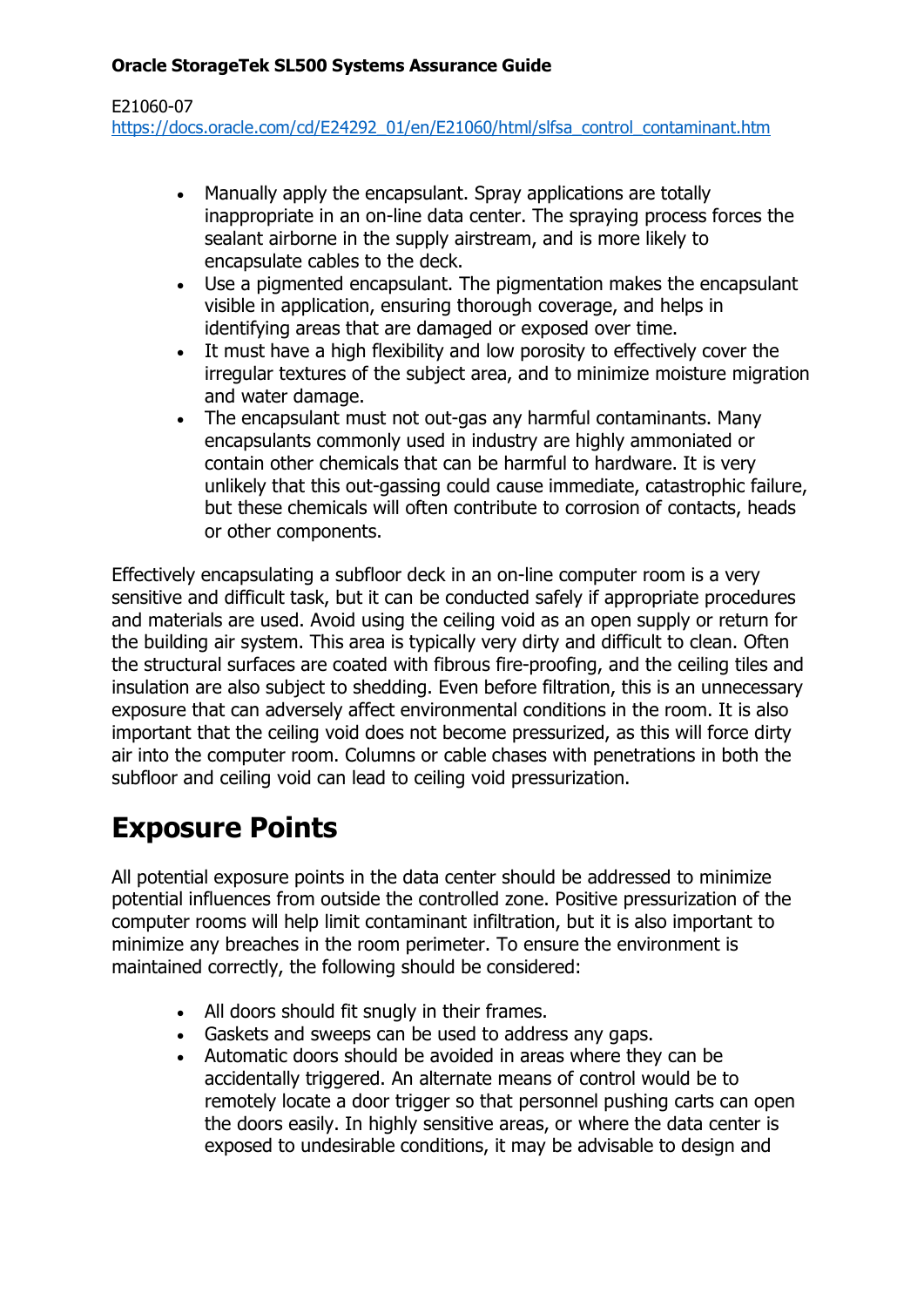E21060-07

https://docs.oracle.com/cd/E24292\_01/en/E21060/html/slfsa\_control\_contaminant.htm

- install personnel traps. Double sets of doors with a buffer between can help limit direct exposure to outside conditions.
- Seal all penetrations between the data center and adjacent areas.
- Avoid sharing a computer room ceiling or subfloor plenum with loosely controlled adjacent areas.

# **Filtration**

Filtration is an effective means of addressing airborne particulate in a controlled environment. It is important that all air handlers serving the data center are adequately filtered to ensure appropriate conditions are maintained within the room. In-room process cooling is the recommended method of controlling the room environment. The in-room process coolers re-circulate room air. Air from the hardware areas is passed through the units where it is filtered and cooled, and then introduced into the subfloor plenum. The plenum is pressurized, and the conditioned air is forced into the room, through perforated tiles, which then travels back to the air conditioner for reconditioning. The airflow patterns and design associated with a typical computer room air handler have a much higher rate of air change than typical comfort cooling air conditioners so air is filtered much more often than in an office environment. Proper filtration can capture a great deal of particulates. The filters installed in the in-room, re-circulating air conditioners should have a minimum efficiency of 40% (Atmospheric Dust-Spot Efficiency, ASHRAE Standard 52.1). Lowgrade pre-filters should be installed to help prolong the life of the more expensive primary filters.

Any air being introduced into the computer room controlled zone, for ventilation or positive pressurization, should first pass through high efficiency filtration. Ideally, air from sources outside the building should be filtered using High Efficiency Particulate<br>Air (HEPA) filtration rated at 99.97% efficiency (DOP Efficiency MILSTD-282) or<br>greater. The expensive high efficiency filters should b Air (HEPA) filtration rated at 99.97% efficiency (DOP Efficiency MILSTD-282) or of pre-filters that are changed on a more frequent basis. Low-grade pre-filters, 20% ASHRAE atmospheric dust-spot efficiency, should be the primary line of defense. The of pre-filters that are changed on a more frequent basis. Low-grade pre-filters, 20%<br>ASHRAE atmospheric dust-spot efficiency, should be the primary line of defense. The<br>next filter bank should consist of pleated or bag typ 60% and 80% ASHRAE atmospheric dust-spot efficiency.

| <b>ASHRAE 52-76</b><br><b>Dust spot</b><br>efficiency % | <b>Fractional</b><br><b>Efficiencies %3.0</b><br>micron | <b>Fractional</b><br><b>Efficiencies %1.0</b><br>micron | <b>Fractional</b><br><b>Efficiencies %0.3</b><br>micron |
|---------------------------------------------------------|---------------------------------------------------------|---------------------------------------------------------|---------------------------------------------------------|
| $25 - 30$                                               | 80                                                      | 20                                                      | < 5                                                     |
| 60-65                                                   | 93                                                      | 50                                                      | 20                                                      |
| 80-85                                                   | 99                                                      | 90                                                      | 50                                                      |
| 90                                                      | >99                                                     | 92                                                      | 60                                                      |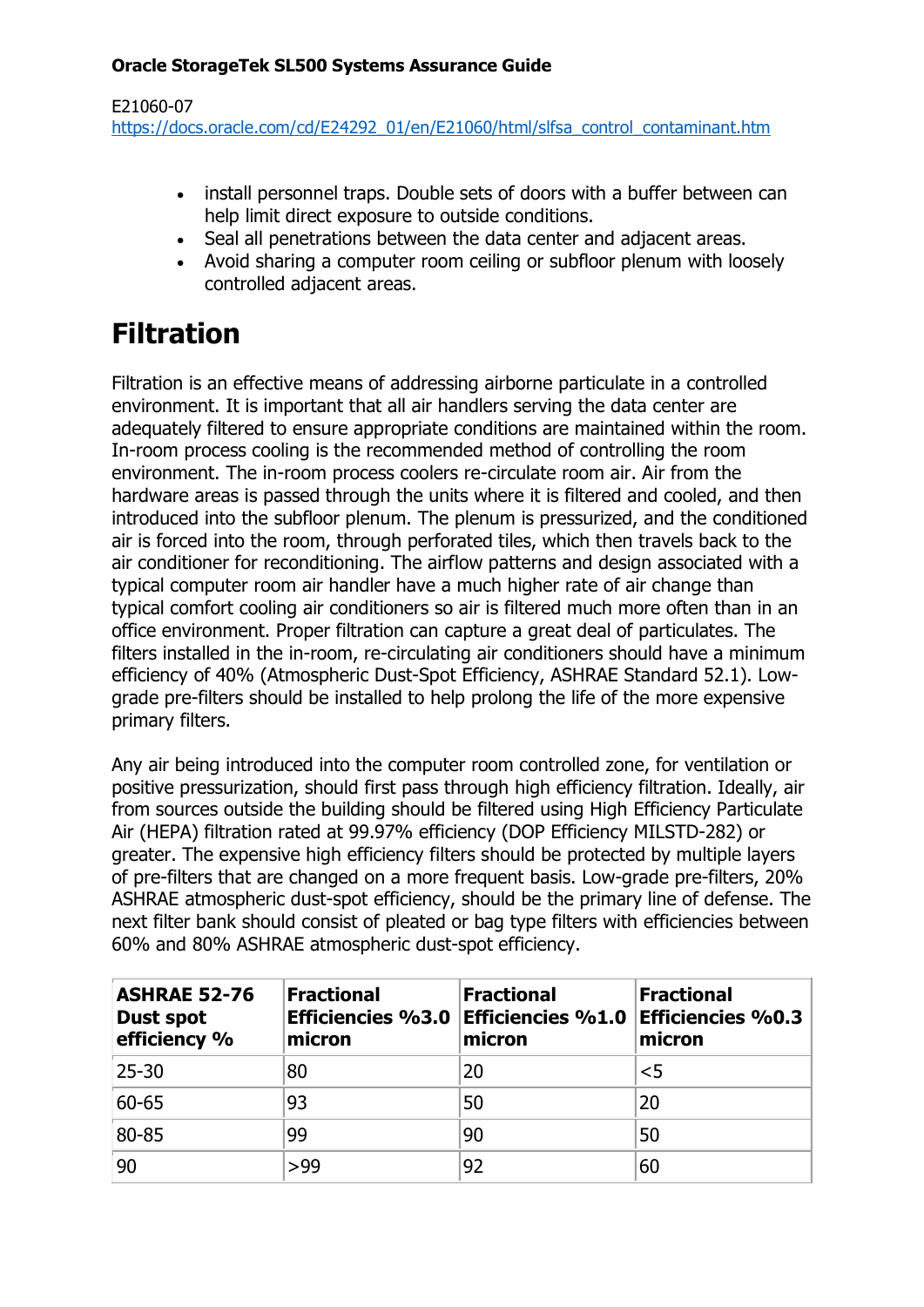E21060-07

| https://docs.oracle.com/cd/E24292_01/en/E21060/html/slfsa_control_contaminant.htm |                      |                                                                               |                      |  |
|-----------------------------------------------------------------------------------|----------------------|-------------------------------------------------------------------------------|----------------------|--|
| <b>ASHRAE 52-76</b><br><b>Dust spot</b><br>efficiency %                           | Fractional<br>micron | Fractional<br>Efficiencies %3.0 Efficiencies %1.0 Efficiencies %0.3<br>micron | Fractional<br>micron |  |
| <b>DOP 95</b>                                                                     | --                   | >99                                                                           | '95                  |  |

Low efficiency filters are almost totally ineffective at removing sub-micron particulates from the air. It is also important that the filters used are properly sized for the air handlers. Gaps around the filter panels can allow air to bypass the filter as it passes through the air conditioner. Any gaps or openings should be filled using appropriate materials, such as stainless steel panels or custom filter assemblies.

# **Positive Pressurization and Ventilation**

A designed introduction of air from outside the computer room system will be necessary to accommodate positive pressurization and ventilation requirements. The data center should be designed to achieve positive pressurization in relation to more loosely controlled surrounding areas. Positive pressurization of the more sensitive areas is an effective means of controlling contaminant infiltration through any minor breaches in the room perimeter. Positive pressure systems are designed to apply outward air forces to doorways and other access points within the data processing center to minimize contaminant infiltration of the computer room. Only a minimal amount of air should be introduced into the controlled environment. In data centers with multiple rooms, the most sensitive areas should be the most highly pressurized. It is, however, extremely important that the air being used to positively pressurize the room does not adversely affect the environmental conditions in the room. It is essential that any air introduction from outside the computer room is adequately filtered and conditioned to ensure that it is within acceptable parameters. These parameters can be looser than the goal conditions for the room since the air introduction should be minimal. A precise determination of acceptable limits should be based on the amount of air being introduced and the potential impact on the environment of the data center.

Because a closed-loop, re-circulating air conditioning system is used in most data centers, it will be necessary to introduce a minimal amount of air to meet the ventilation requirements of the room occupants. Data center areas normally have a very low human population density; thus the air required for ventilation will be minimal. In most cases, the air needed to achieve positive pressurization will likely exceed that needed to accommodate the room occupants. Normally, outside air quantities of less than 5% make-up air should be sufficient (ASHRAE Handbook: Applications, Chapter 17). A volume of 15 CFM outside air per occupant or workstation should sufficiently accommodate the ventilation needs of the room.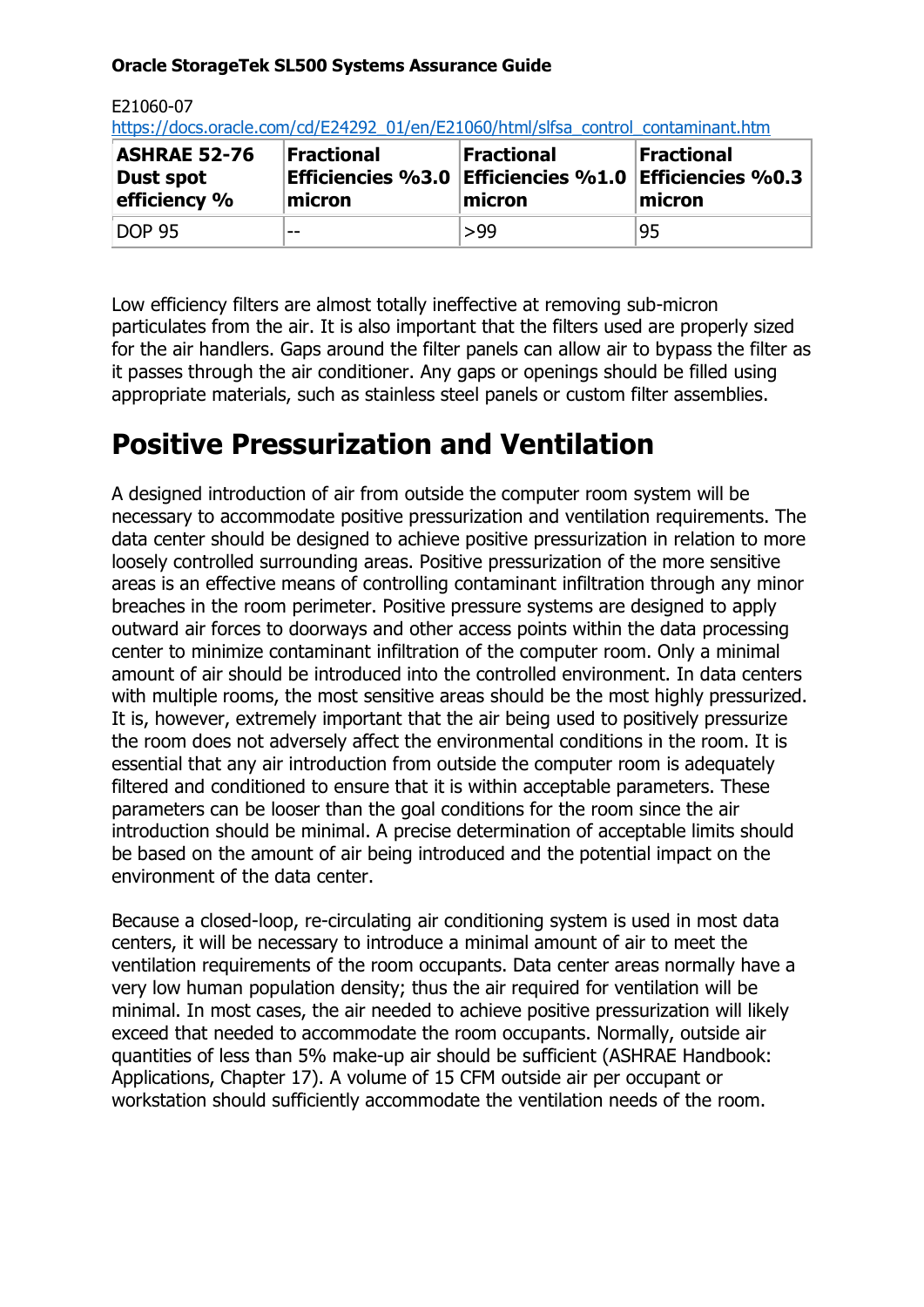# **Cleaning Procedures and Equipment**

Even a perfectly designed data center requires continued maintenance. Data centers containing design flaws or compromises may require extensive efforts to maintain conditions within desired limits. Hardware performance is an important factor contributing to the need for a high level of cleanliness in the data center.

Operator awareness is another consideration. Maintaining a fairly high level of cleanliness will raise the level of occupant awareness with respect to special requirements and restrictions while in the data center. Occupants or visitors to the data center will hold the controlled environment in high regard and are more likely to act appropriately. Any environment that is maintained to a fairly high level of cleanliness and is kept in a neat and well organized fashion will also command respect from the room's inhabitants and visitors. When potential clients visit the room they will interpret the overall appearance of the room as a reflection of an overall commitment to excellence and quality. An effective cleaning schedule must consist of specially designed short-term and long-term actions. These can be summarized as follows:

| <b>Frequency</b>         | <b>Task</b>                                    |  |  |
|--------------------------|------------------------------------------------|--|--|
| <b>Daily Actions</b>     | Rubbish removal                                |  |  |
| <b>Weekly Actions</b>    | Access floor maintenance (vacuum and damp mop) |  |  |
| <b>Quarterly Actions</b> | Hardware decontamination                       |  |  |
|                          | Room surface decontamination                   |  |  |
| <b>Biennial Actions</b>  | Subfloor void decontamination                  |  |  |
|                          | Air conditioner decontamination (as necessary) |  |  |

### **Daily Tasks**

This statement of work focuses on the removal of each day's discarded trash and rubbish from the room. In addition, daily floor vacuuming may be required in Print Rooms or rooms with a considerable amount of operator activity.

# **Weekly Tasks**

This statement of work focuses on the maintenance of the access floor system. During the week, the access floor becomes soiled with dust accumulations and blemishes. The entire access floor should be vacuumed and damp mopped. All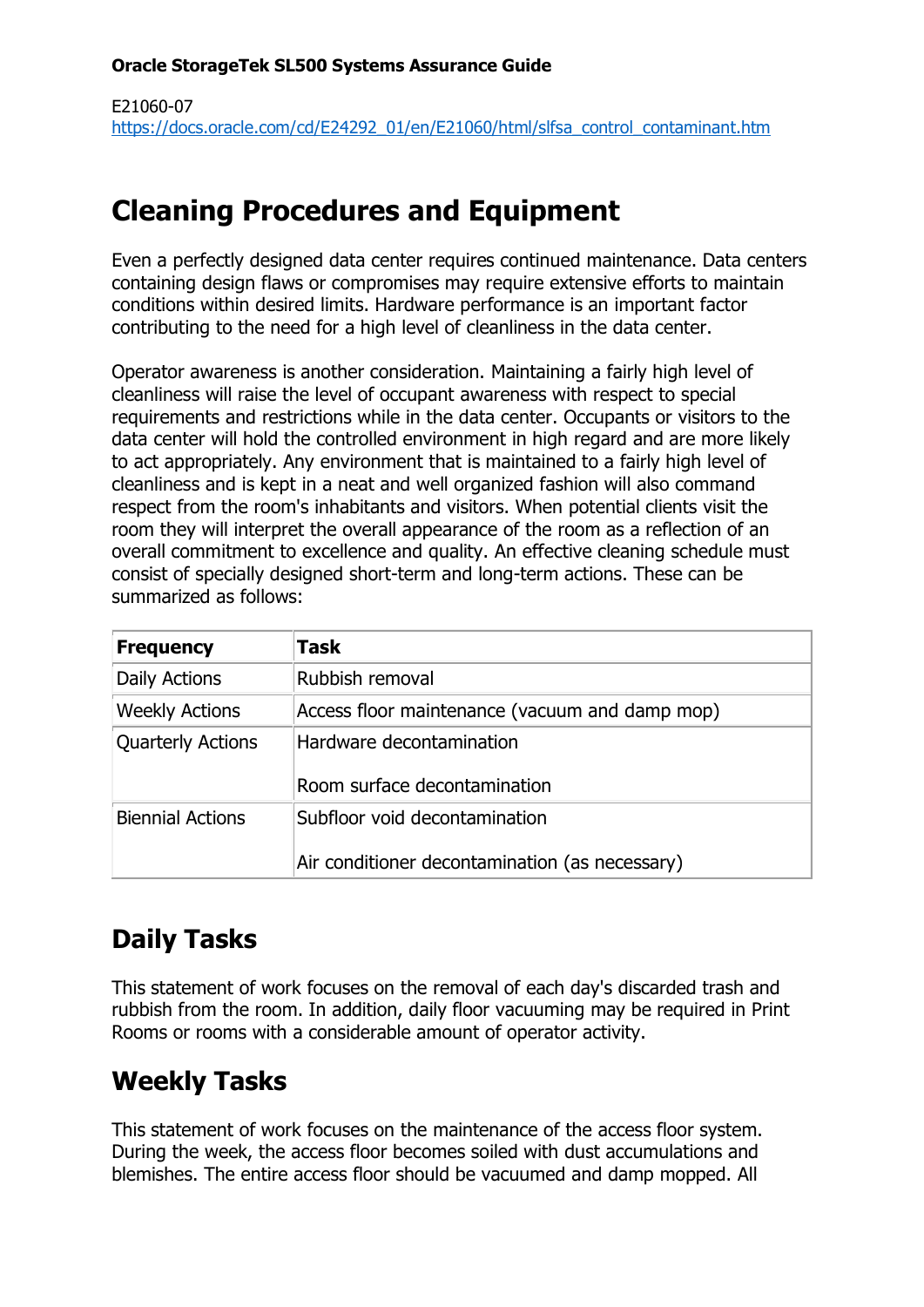E21060-07

https://docs.oracle.com/cd/E24292\_01/en/E21060/html/slfsa\_control\_contaminant.htm

vacuums used in the data center, for any purpose, should be equipped with High Efficiency Particulate Air (HEPA) filtration. Inadequately filtered equipment cannot arrest smaller particles, but rather simply agitates them, degrading the environment they were meant to improve. It is also important that mop-heads and dust wipes are of appropriate non-shedding designs.

Cleaning solutions used within the data center must not pose a threat to the hardware. Solutions that could potentially damage hardware include products that are:

- Ammoniated
- Chlorine-based
- Phosphate-based
- Bleach enriched
- Petro-chemical based
- Floor strippers or re-conditioners

It is also important that the recommended concentrations are used, as even an appropriate agent in an inappropriate concentration can be potentially damaging. The solution should be maintained in good condition throughout the project, and excessive applications should be avoided.

# **Quarterly Tasks**

The quarterly statement of work involves a much more detailed and comprehensive decontamination schedule and should only be conducted by experienced computer room contamination-control professionals. These actions should be performed three to four times per year, based on the levels of activity and contamination present. All room surfaces should be thoroughly decontaminated including cupboards, ledges, racks, shelves and support equipment. High ledges and light fixtures and generally accessible areas should be treated or vacuumed as appropriate.

Vertical surfaces including windows, glass partitions, doors, etc. should be thoroughly treated. Special dust cloths that are impregnated with a particle absorbent material are to be used in the surface decontamination process. Do not use generic dust rags or fabric cloths to perform these activities. Do not use any chemicals, waxes or solvents during these activities.

Settled contamination should be removed from all exterior hardware surfaces including horizontal and vertical surfaces. The unit's air inlet and outlet grilles should be treated as well. Do not wipe the unit's control surfaces as these areas can be decontaminated by the use of lightly compressed air. Special care should also be taken when cleaning keyboards and life-safety controls. Specially treated dust wipes should be used to treat all hardware surfaces. Monitors should be treated with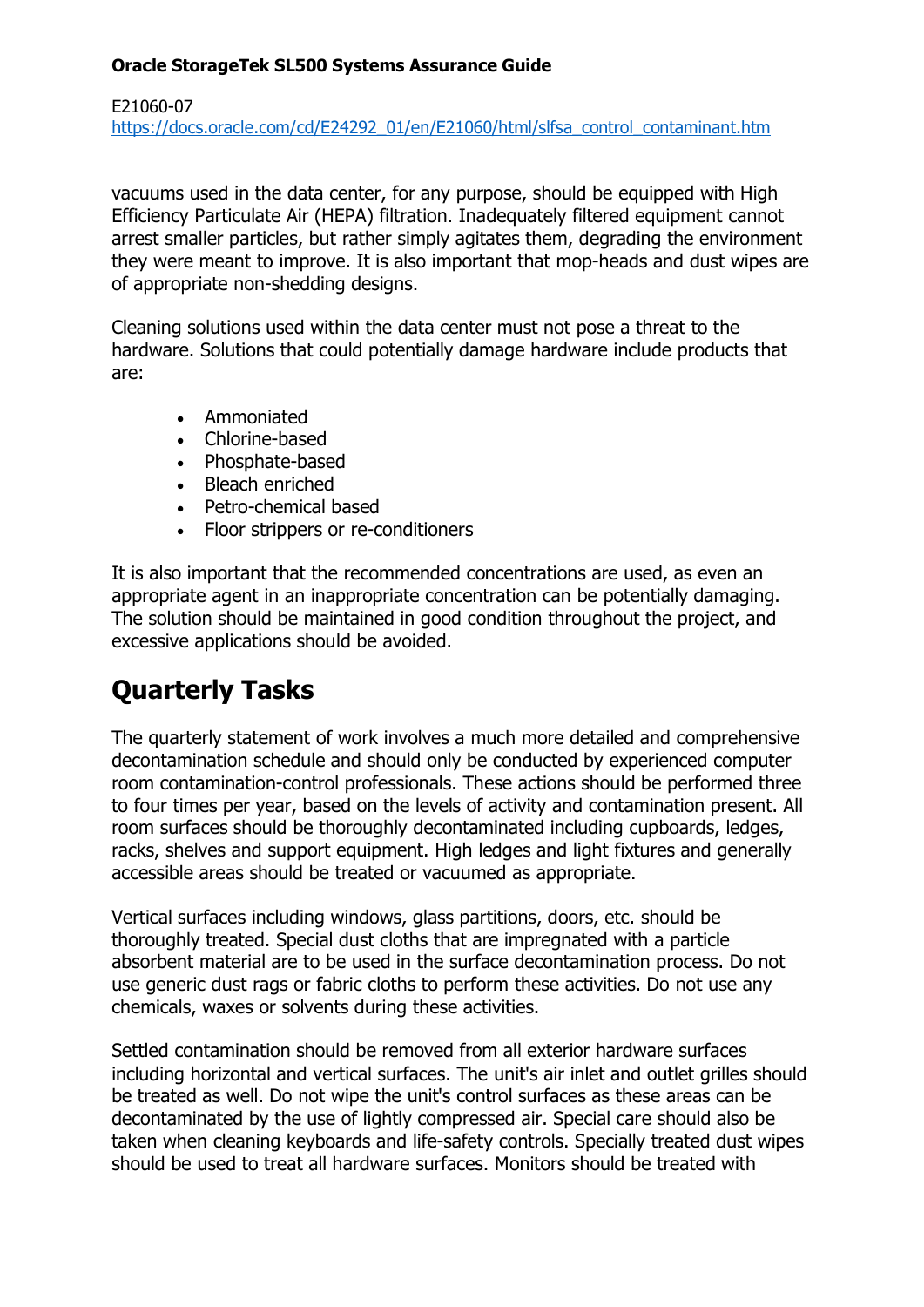E21060-07 https://docs.oracle.com/cd/E24292\_01/en/E21060/html/slfsa\_control\_contaminant.htm

optical cleansers and static-free cloths. **No Electro-Static Discharge (ESD) dissipative chemicals should be used on the computer hardware**, since these agents are caustic and harmful to most sensitive hardware. The computer hardware is sufficiently designed to permit electrostatic dissipation thus no further treatments are required. After all of the hardware and room surfaces have been thoroughly decontaminated, the access floor should be HEPA vacuumed and damp mopped as detailed in the Weekly Actions.

# **Biennial Tasks**

The subfloor void should be decontaminated every 18 months to 24 months based on the conditions of the plenum surfaces and the degree of contaminant accumulation. Over the course of the year, the subfloor void undergoes a considerable amount of activity that creates new contamination accumulations. Although the weekly above floor cleaning activities will greatly reduce the subfloor dust accumulations, a certain amount of surface dirt will migrate into the subfloor void. It is important to maintain the subfloor to a high degree of cleanliness since this area acts as the hardware's supply air plenum. It is best to perform the subfloor decontamination treatment in a short time frame to reduce cross contamination. The personnel performing this operation should be fully trained to assess cable connectivity and priority. Each exposed area of the subfloor void should be individually inspected and assessed for possible cable handling and movement. All twist-in and plug-in connections should be checked and fully engaged before cable movement. All subfloor activities must be conducted with proper consideration for air distribution and floor loading. In an effort to maintain access floor integrity and proper psychrometric conditions, the number of floor tiles removed from the floor system should be carefully managed. In most cases, each work crew should have no more than 24 square feet (six tiles) of open access flooring at any one time. The access floor's supporting grid system should also be thoroughly decontaminated, first by vacuuming the loose debris and then by damp-sponging the accumulated residue. Rubber gaskets, if present, as the metal framework that makes up the grid system should be removed from the grid work and cleaned with a damp sponge as well. Any unusual conditions, such as damaged floor suspension, floor tiles, cables and surfaces, within the floor void should be noted and reported.

# **Activity and Processes**

Isolation of the data center is an integral factor in maintaining appropriate conditions. All unnecessary activity should be avoided in the data center, and access should be limited to necessary personnel only. Periodic activity, such as tours, should be limited, and traffic should be restricted to away from the hardware so as to avoid accidental contact. All personnel working in the room, including temporary employees and janitorial personnel, should be trained in the most basic sensitivities of the hardware so as to avoid unnecessary exposure. The controlled areas of the